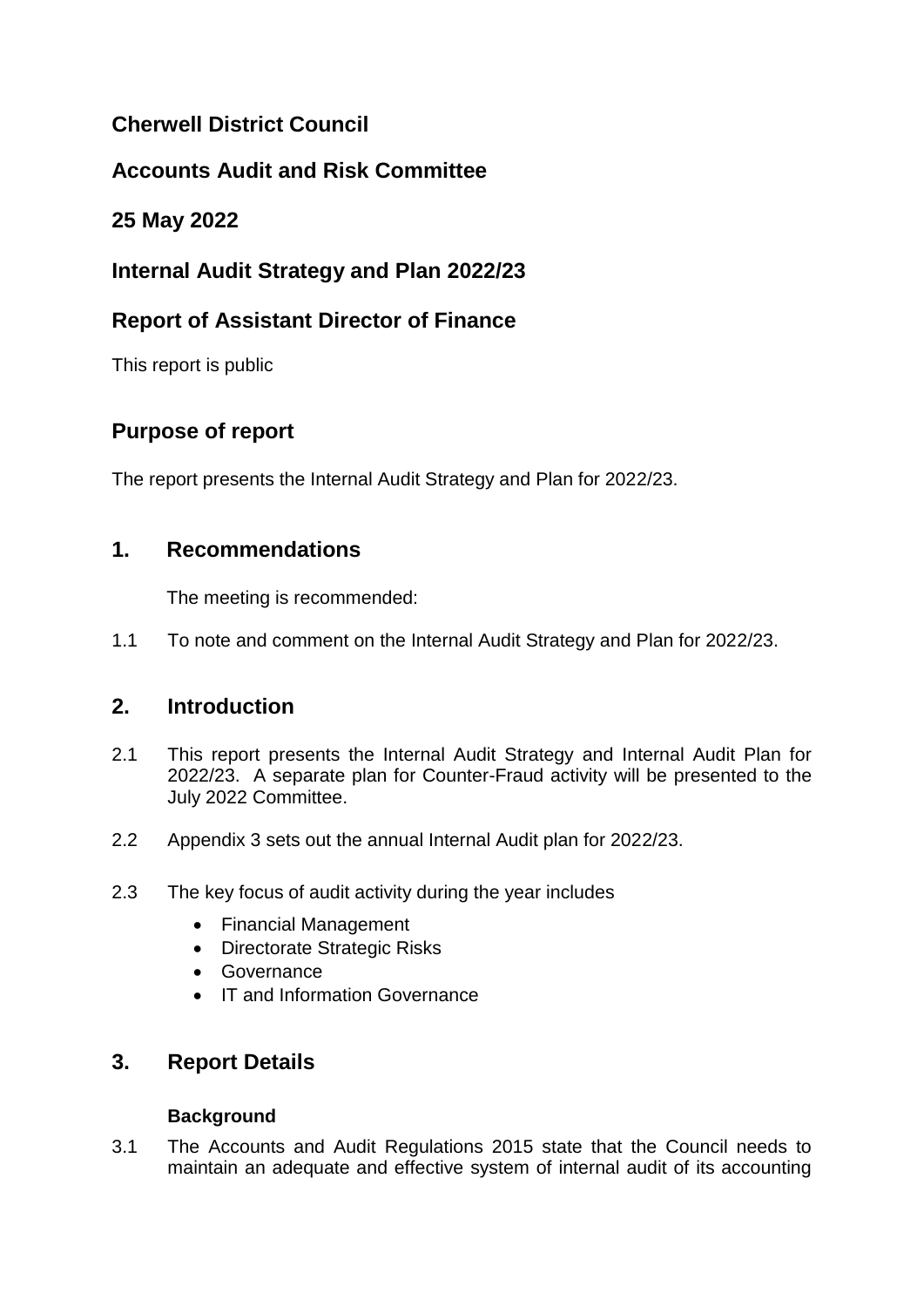records, and of its system of internal control in accordance with the proper internal audit practices; these are defined as the Public Sector Internal Auditing Standards 2013, updated March 2017.

- 3.2 The Public Sector Internal Auditing Standards defines "Internal auditing is an independent, objective assurance and consulting activity designed to add value and improve an organisation's operations. It helps an organisation accomplish its objectives by bringing a systematic, disciplined approach to evaluate and improve the effectiveness of risk management, control and governance processes."
- 3.3 The Chief Internal Auditor is required to provide an annual report on the System of Internal Control which is used to inform the Council's Annual Governance Statement. In providing this opinion Internal Audit (IA) is required to review annually the financial management, risk management and governance processes operating within the Council. This includes reviewing internal control systems for key processes on a risk basis.
- 3.4 The Internal Audit Annual Plan is drafted and presented at the start of each financial year, however, will evolve and needs to be dynamic and subject to amendments / responsive to organisational change and resulting emerging risks during the year. The operational impacts, new control environment, any changes in governance arrangements, resulting from events such as the pandemic, need to be assessed and internal audit resources targeted across immediate priority areas for the organisation.

#### **Audit Planning Methodology**

- 3.5 The Internal Audit Plan is developed to consider the corporate vision and priorities of Cherwell District Council, the Leadership Team's priorities and management's assessment of risk as set out in the strategic risk register. The audit plan includes cross referencing to those priorities and risks.
- 3.6 IA also use its own risk assessment against each activity assessing their significance, sensitivity and materiality – ranking each activity as high, medium or low priority for inclusion within the Internal Audit Plan.
- 3.7 Audit planning is undertaken in accordance with Cherwell District Council's Internal Audit Charter and Public Sector Internal Audit Standards.
- 3.8 As part of the annual planning process the Chief Internal Auditor meets with members of the Leadership Team and other Senior Managers. This provides crucial insight and intelligence into the strategic and operational priorities of the organisation. Quarterly meetings with senior management are attended to ensure the plan is kept under continuous review. The plan is also reviewed quarterly with reference to the risk registers and presented to the Accounts, Audit and Risk Committee for consideration and comment. This ongoing review and insight enables the audit plan to be flexible to meet any changing assurance needs and risks of the organisation.
- 3.9 Our aim is to align our work with other assurance providers, including the External Auditors.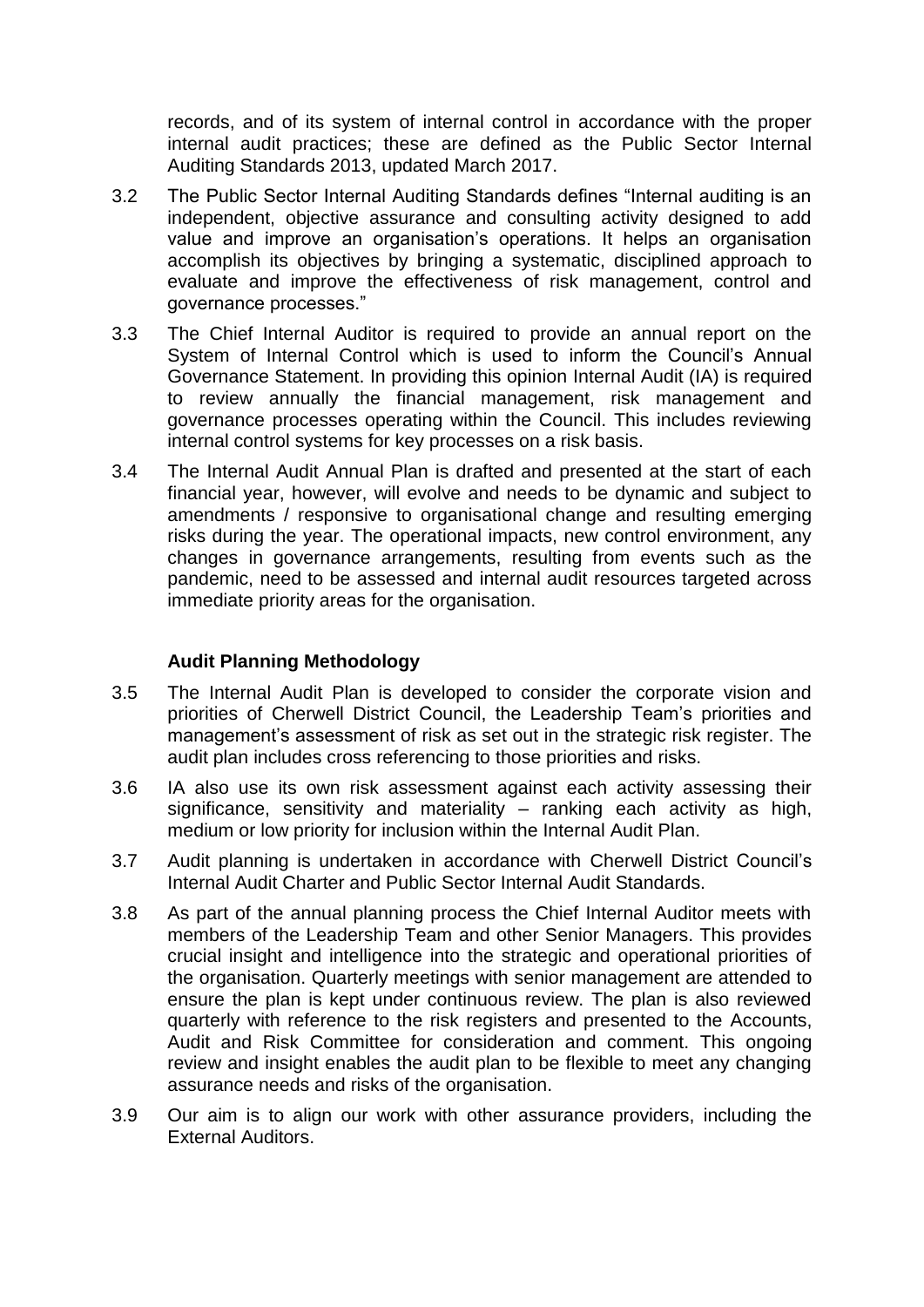- 3.10 The Chief Internal Auditor continues to attend the Counties Chief Auditor Network (National Group) and also the Midland Counties and Districts Chief Internal Auditors Group to enable networking and to share good practice. This contributes to the internal audit planning activity.
- 3.11 The Accounts, Audit & Risk Committee will receive a quarterly report, including a status update on the approved work plans, and a summary of the outcomes of completed audits.

#### **Internal Audit Resourcing**

- 3.12 From 1 April 2020, the Oxfordshire County Council (OCC) Internal Audit team have provided the internal audit service to Cherwell District Council (CDC). From 1 April 2021 OCC have also provided the Counter Fraud Service to CDC. This arrangement has enabled us to build a more sustainable team with skills and capacity resilience. IA has developed a good strategic and operational understanding of the organisation and have an ongoing commitment to organisational improvement and adding real value. It was decided at the 25 April 2022 meeting of the Joint Shared Services and Personnel Committee that OCC would continue to provide both Internal Audit and Counter Fraud Services to CDC under revised partnership working arrangements which will include the development of a new Service Level Agreement.
- 3.13 The 2022/23 internal audit structure is included in Appendix 1. The Accounts, Audit & Risk Committee are regularly updated regarding the Internal Audit resourcing position.
- 3.14 There continues to be a national challenge with the recruitment of good quality internal audit staff, particularly at a Senior Auditor level. Internal Audit continues with the approach of "growing our own" and is aiming to recruit a new internal audit apprentice over the summer. The current internal audit apprentice has been successfully appointed to an Auditor post, reflecting excellent progress and development.
- 3.15 The planned chargeable days available to CDC in 2022/23 = 200. This includes days spent directly on audit assignments and also days spent on non-audit assignment work, for example audit planning, committee and senior management team meeting attendance, follow up of agreed management actions, production of the annual report.

#### **Counter-Fraud**

3.16 Internal Audit have the responsibility for Counter-Fraud. The Counter Fraud Strategy and Plan for 2022/23 will be presented to the July Accounts, Audit & Risk Committee.

#### **Quality & Performance**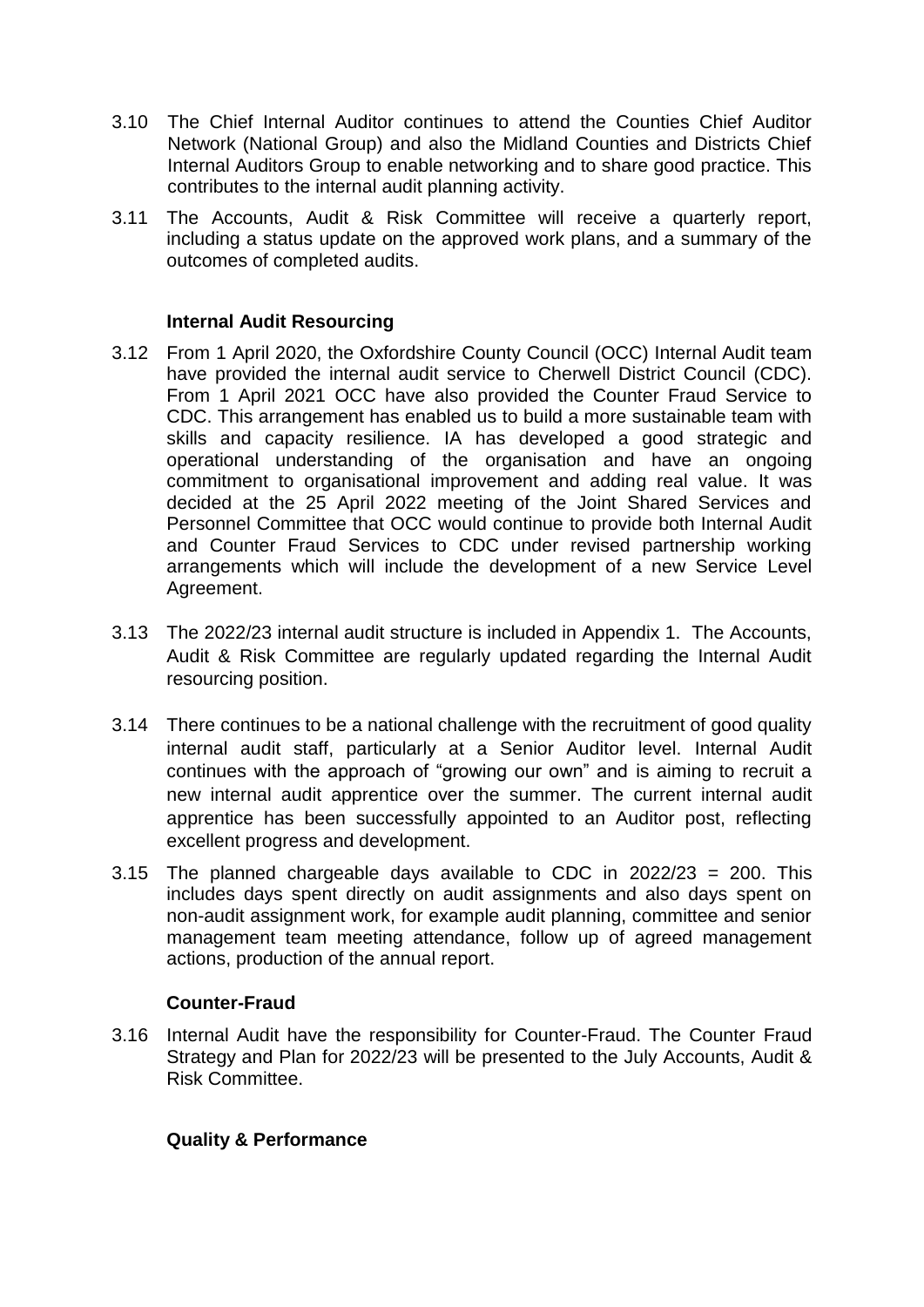- 3.17 Internal Audit operates in conformance with the Public Sector Internal Audit Standards. IA promote excellence and quality through the audit process adopted, application of the Quality Assurance Improvement Programme and training and development. During 2022/23 one member of staff will be supported to complete the Certified Internal Audit Qualification. There is an apprentice within the counter fraud team and will be looking to appoint a new apprentice within internal audit.
- 3.18 A number of ways are used to monitor performance, respond to feedback and seek opportunities to improve. Evidence of the quality of audits is gained through feedback from auditees and the results of supervision and quality assurance undertaken as part of the audit process.
- 3.19 The performance indicators for 2022/23 are attached as appendix 2 to this report.An amendment has been made to performance indicator 3. Previously this target was 15 days between the issue of the draft report and the final report, however this did not allow sufficient time for all relevant senior managers to be able to input to the development of the agreed action plan. This has now been amended so that the target is 10 days from receipt of the management response. A new indicator has also been added for 2022/23 – number 6, which will report on the number of repeat actions / findings (if any) that are raised, where follow up audits identify that actions have not been implemented effectively and the risk/issues previously identified still exist.

### **4. Conclusion and Reasons for Recommendations**

4.1 This report summarises the audit planning methodology, resourcing and strategy for delivery of the internal audit function for 2022/23. It presents the internal audit plan, progress against which will be reported back to the committee on a quarterly basis.

## **5. Consultation**

5.1 None

## **6. Alternative Options and Reasons for Rejection**

6.1 The following alternative options have been identified and rejected for the reasons as set out below.

Option 1: No alternative options have been identified as this report is for information only.

### **7. Implications**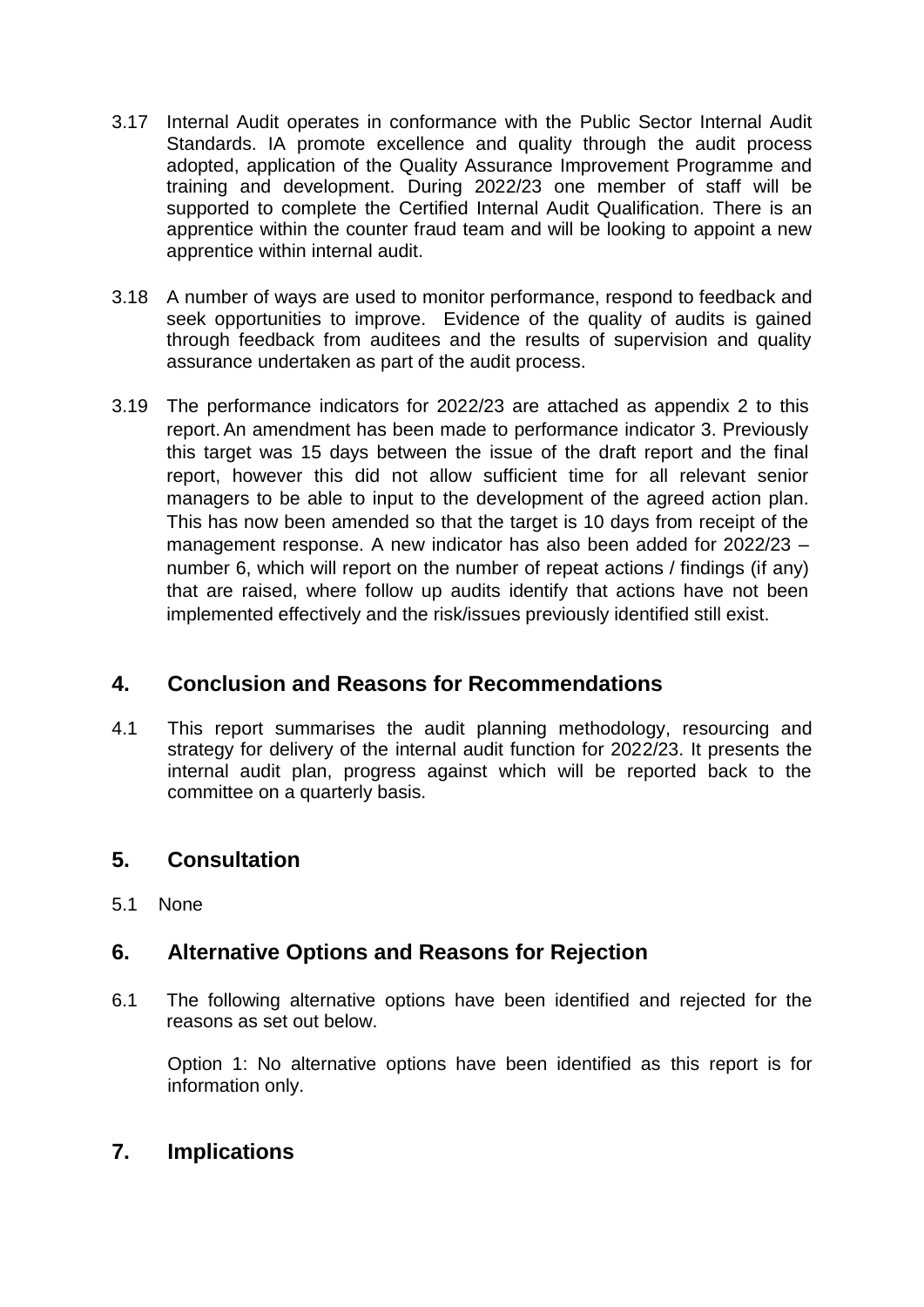#### **Financial and Resource Implications**

7.1 Funding for the 200 audit days has been set aside within the 2022/23 budget.

Comments checked by: Michael Furness, Assistant Director of Finance, 01295 221845 [michael.furness@cherwell-dc.gov.uk](mailto:michael.furness@cherwell-dc.gov.uk)

#### **Legal Implications**

7.2 The Accounts and Audit Regulations 2015 requires the council to undertake an effective internal audit to evaluate the effectiveness of its risk management, control and governance processes, taking into account public sector internal auditing standards or guidance, and this report draws attention to the ongoing effectiveness of that undertaking. There are otherwise no legal implications arising directly from this report.

Comments checked by: Shahin Ismail, Monitoring Officer & Assistant Director – Law, Governance & Democratic Services (interim) [shahin.ismail@cherwell-dc.gov.uk](mailto:shahin.ismail@cherwell-dc.gov.uk)

#### **Risk Implications**

7.3 There are no risk management issues arising directly from this report.

Comments checked by:

Celia Prado-Teeling, Interim Assistant Director – Customer Focus, 01295 221556, [Celia.prado-teeling@cherwell-dc.gov.uk](mailto:Celia.prado-teeling@cherwell-dc.gov.uk)

### **Equalities and Inclusion Implications**

7.4 There are no equalities and inclusion implications arising directly from this report.

Comments checked by:

Celia Prado-Teeling, Interim Assistant Director – Customer Focus, 01295 221556, [Celia.prado-teeling@cherwell-dc.gov.uk](mailto:Celia.prado-teeling@cherwell-dc.gov.uk) 

### **8.0 Decision Information**

**Key Decision** 

**Financial Threshold Met: N/A** 

**Community Impact Threshold Met: N/A**